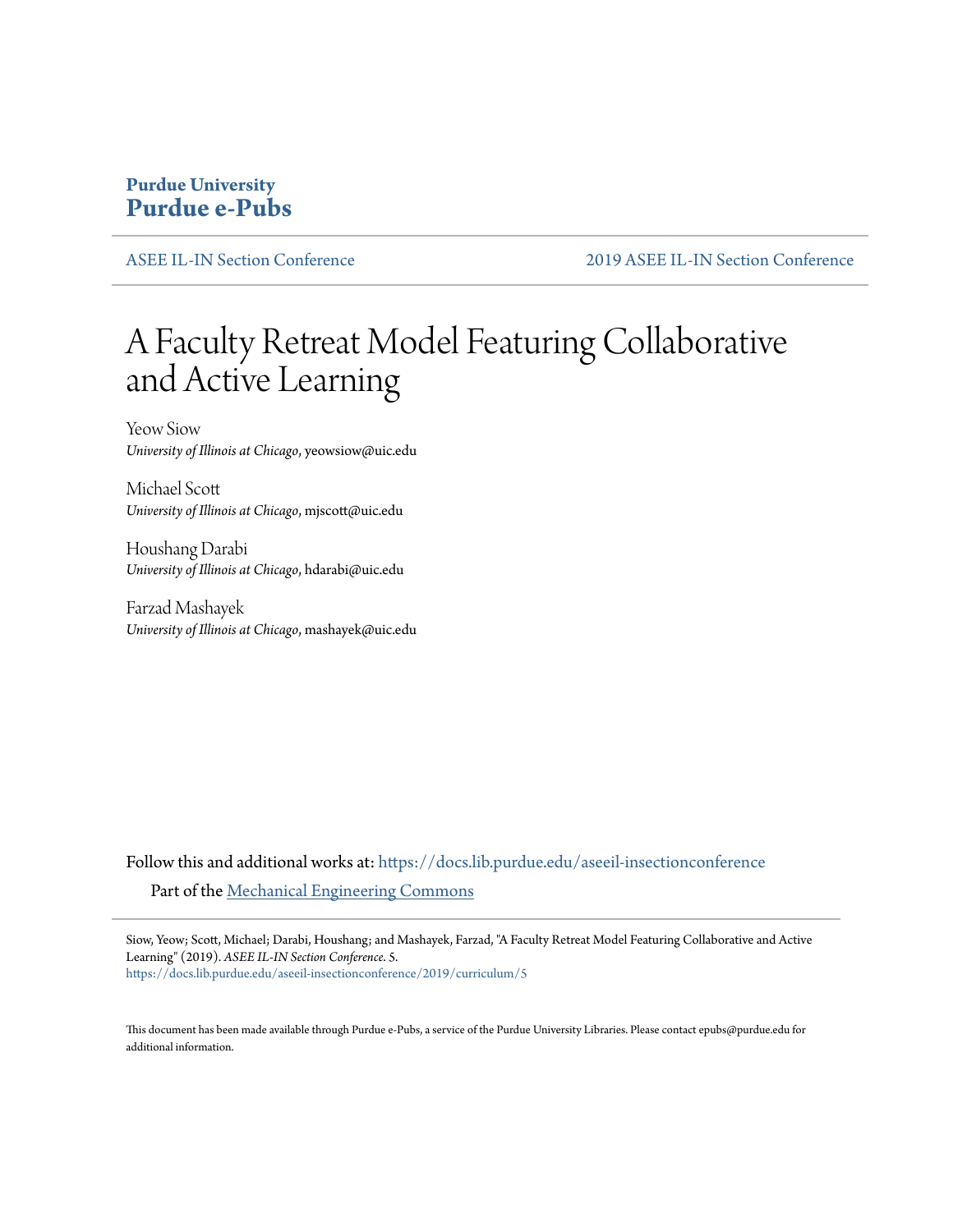## **A Faculty Retreat Model Featuring Collaborative and Active Learning**

#### **Abstract**

A workshop-style, active-learning model was recently implemented in a Mechanical and Industrial Engineering (MIE) department retreat prior to the start of the Fall 2018 term. The department is currently undergoing a curriculum redesign, and a special committee was created to design the talking points for the retreat. Among the concerns were: meaning of grades, expectation of grade distribution, adoption of teaching pedagogies that align with the department goals, and definition of teaching excellence. Opinions were divided, and many felt strongly about each topic. New and non-tenure-track faculty were initially assigned as scribe or presenter, so as to encourage participation. A moderator in each group helped keep the conversation on track, and intervened whenever necessary. A preliminary post-retreat evaluation of faculty satisfaction shows encouraging results. A follow-up dissemination of the retreat outcome took place during a regular faculty meeting several weeks after the retreat, and the discussion topics were revisited in an attempt to reach a consensus, particularly regarding issues that were divisive. Future work include a second follow-up meeting and creation of a task force to act upon the retreat outcomes.

Keywords: Faculty retreat, faculty development, active learning, collaborative learning

#### **Introduction**

Recent advances in engineering education have produced numerous strategies in content delivery, classroom management, and assessment, as well as a better understanding of the fundamental learning process. However, permeation of these new knowledge and strategies among the faculty is often limited for a variety of reasons. As a remedy, all-day faculty retreat can be an effective way of promoting new education goals, providing specific training, or boosting morale. Oftentimes, however, opportunities are lost due to the lecture-style, passive-learning format administered at the retreat. Faculty quickly lose focus or simply get bored, echoing how students would behave during a conventional lecture.

Several faculty-centered retreat models have been developed in recent years [1,2], but few have an engineering focus while documenting the detailed planning process, the retreat format, and measured outcomes. A retreat model is hereby presented where all members of the faculty actively and collaboratively participate, and voices from all ranks and seniority are heard, documented, and subsequently shared. The core of the model is the use of small-group breakout sessions. Carefully-crafted questions are posted one at a time, discussion points and opinions captured in writing, and the summary reported out. The scribe and reporter/presenter are appointed on a rotating basis for each breakout session.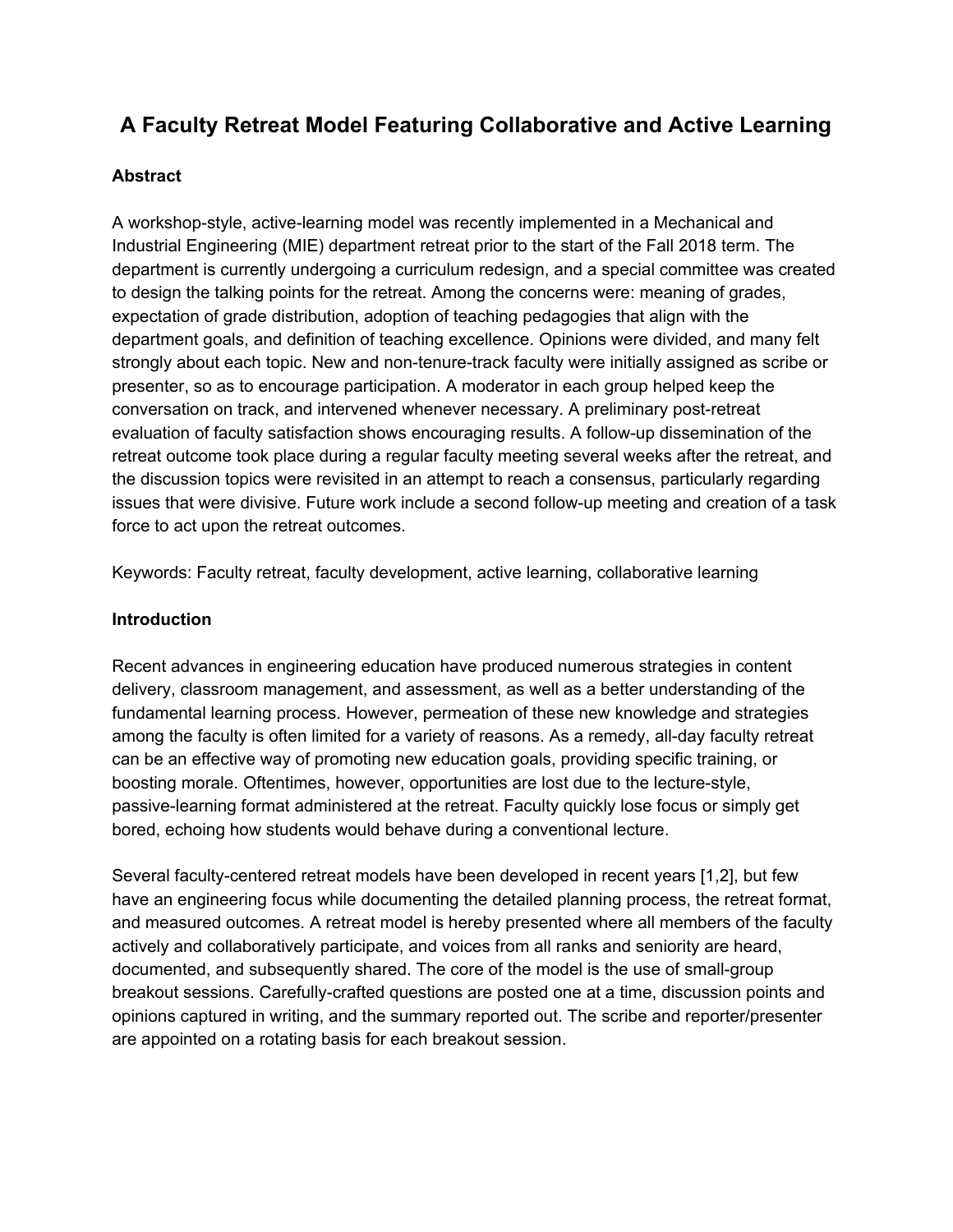In this paper, the planning and decision making process, detailed retreat format, and an evaluation of effectiveness and impact are presented.

#### **Planning Process**

The refreshed retreat was a culmination of an effort by a dedicated faculty committee overseen by the department chair. The committee convened a total of seven times over two months during the summer; from conceptualization to final details, each meeting produced ideas or action items necessary for progress.

#### *The Vision*

Unlike past retreats where information had largely been presented top-down with limited interaction among the attendees, the gathering was envisioned to be a platform for holistic discussions and sharing among all constituents of the department faculty. Every individual regardless of rank and seniority - would be given an equal opportunity to speak and be heard. The theme would be thoughtfully chosen, the discussion topics would inspire and rejuvenate, and the outcomes would be reflected and acted upon.

#### *The Committee*

The working group consists of several faculty members having prior experience in engineering education research as well as event planning.

#### *The Ideation*

During the first committee meeting, initial goals were set and constraints recognized. Reflecting on past retreats attended by each committee member at various institutions, it was quickly decided that lecture-style presentations should be limited. Further reflecting on classroom pedagogies the each member has utilized, the committee unanimously agreed that an interactive, workshop-style format would be an effective way to engage the audience.

Subsequent meetings took place approximately biweekly. The goals were polished, and the retreat content grew organically as guided by the goals. Finally, after a substantive amount of content had been reached, the appropriate duration of the retreat was then determined.

It is worthwhile to note that the opposite of the above process, i.e., "trying to fill/kill time" strategy, should be best avoided. It is important to first set goals that resonate among all committee members, then let the substance emerge during ideation and discussion, and finally define the necessary time span as well as all material, technical, space and logistical needs.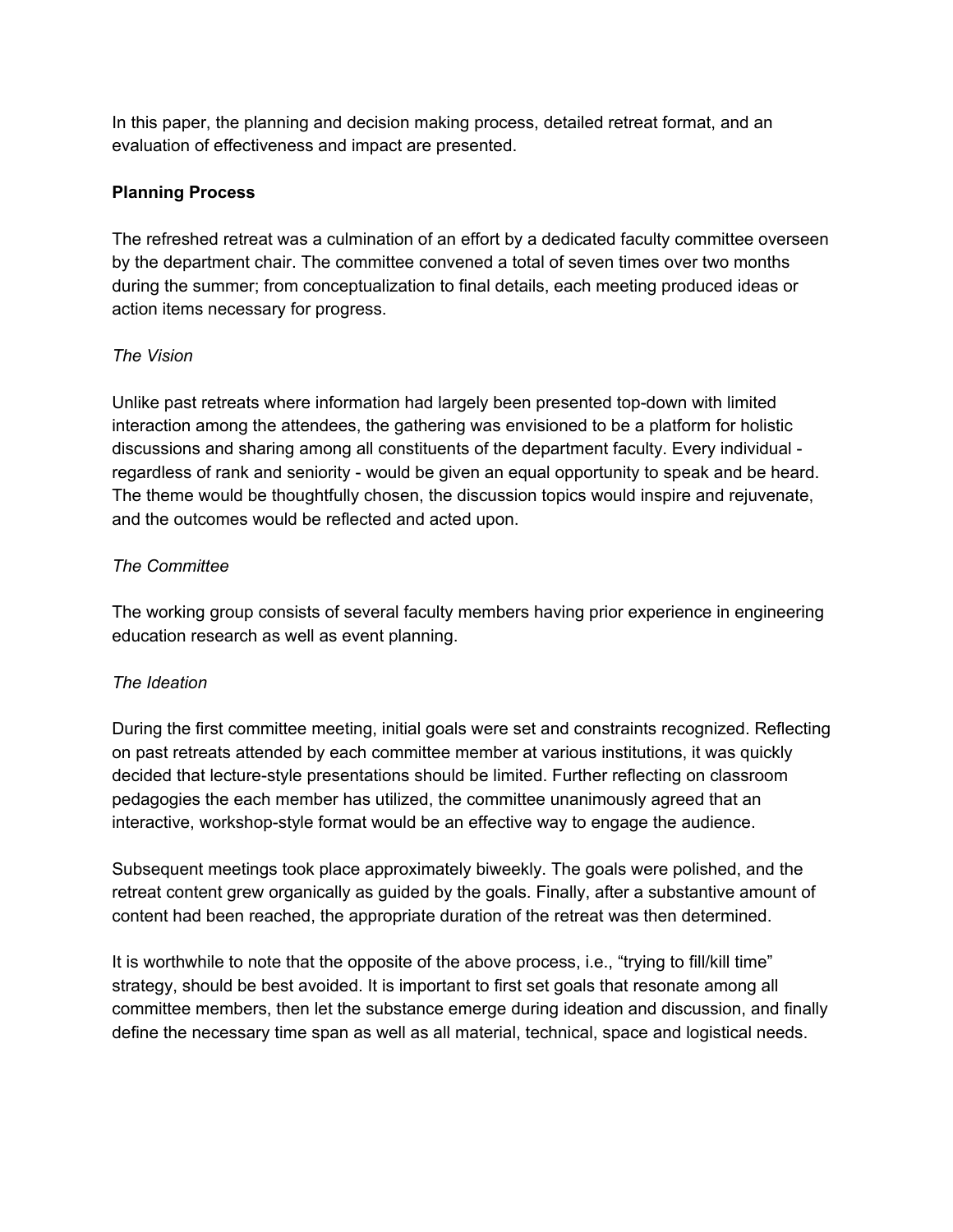#### *Finalization*

Since small-group breakout sessions are key to the retreat, it was necessary to secure a meeting venue that would allow for mobility and sufficient privacy for each small group. Materials needed for the breakouts included large, self-adhesive writing pads, wide-tip markers, and a portable easel. Technological needs included basic audio-visual equipment and an optional video camera for post-event analysis and reporting.

#### **The Retreat**

The faculty retreat took place during the week prior to the start of the Fall 2018 term, and lasted approximately seven hours. A total of 31 faculty members were in attendance. The featured theme was "drivers of the future job market," motivated by the outcomes of a year-long effort by another committee who had been tasked with assessing the need for a curriculum reform. The goals for the retreat and its participants were:

- Understand and appreciate the urgency of the shifting job market for future graduates
- Collectively brainstorm and share how best to respond to such urgency

To achieve these goals, small-group breakout sessions were utilized and will be described in detail below.

#### *Participant Preparation*

For the organizing committee, the bulk of the effort has been spent leading up to the event itself and has been described in the preceding section. For the participants, no particular homework was assigned prior to the retreat in order to minimize bias and foster fresh ideas during discussion sessions.

#### *Ground Rules*

To effectively facilitate the planned agenda, no cell phone or laptop/tablet use was allowed throughout the day. The attendees were also reminded that every constituent of a small group should be treated equally and given the opportunity to speak and be heard, but thoughtful and respectful rebuttal was always encouraged. Although the event was video-recorded, all participants were encouraged to express freely, and were reminded that the recording would only be used internally for a post-retreat analysis of the format.

#### *Part I: Set the Stage*

As an introductory remark, the department chair first presented a background story, "drivers of the future job market," that inspired the retreat. It was kept concise and to the point, and lasted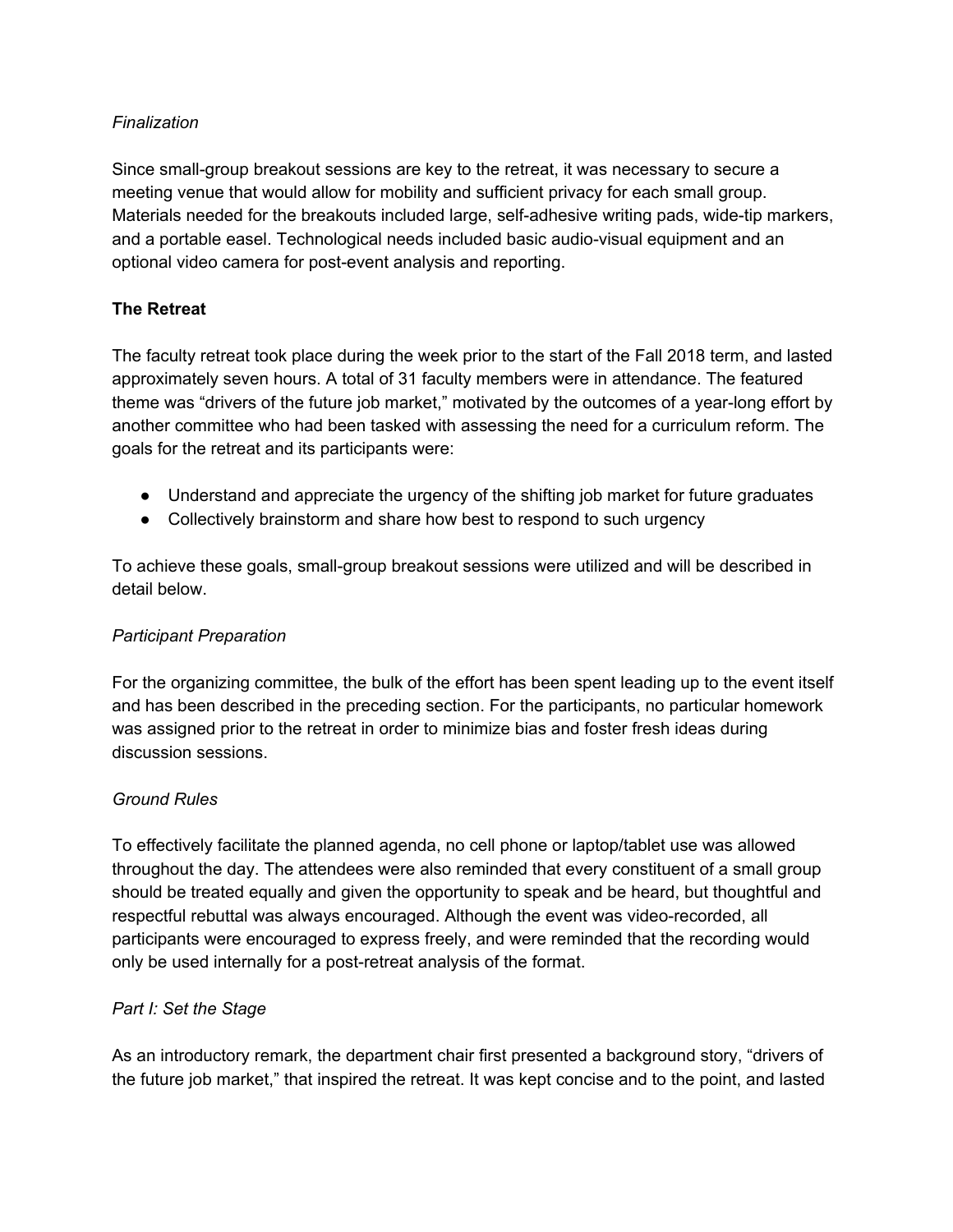no more than thirty minutes. Once the urgency had been established, the first breakout session began.

#### *Breakout #1 (25 Minutes)*

A total of thirty one faculty members were present, including the four event planners. Four small groups were formed based on a "blended homogeneity" guideline: Each group should contain a most recent hire (regardless of rank) and at least one non-tenure-track (NTT) faculty. The remainder of the pool were then randomly assigned.

A question was posted for the breakout: "How do we incorporate [a list of newly-identified skills] into our teaching?" Reactions were solicited from each group. If no consensus were reached by the end of the conversation, each differing opinion should be documented.

Each small group must utilize the provided markers and sticky pad. To ensure engagement, a scribe and a presenter were appointed on a rotating basis. The scribe must constantly take notes of the conversation, summarize the main points, and design a visual as necessary. Following each breakout, the presenter would then report the group's findings. For Breakout #1, the new hire and the NTT faculty were selected as the scribe and presenter, respectively.

To ensure equal opportunity and encourage freedom of expression, each of the organizing faculty was assigned to a group as a mediator during the breakout, and should intervene whenever the conversation veered off or became unproductive.

#### *Report-Out #1 (5 Minutes Per Group)*

The reporter from each group delivered a summary of the discussion by referencing the self-adhesive note. A brief follow-up discussion from the general audience was welcome during each report-out.

At the end of the reporting, all notes were posted on the wall for further reflection during breaks. Digital images of a sample of the notes are shown in Figure 1.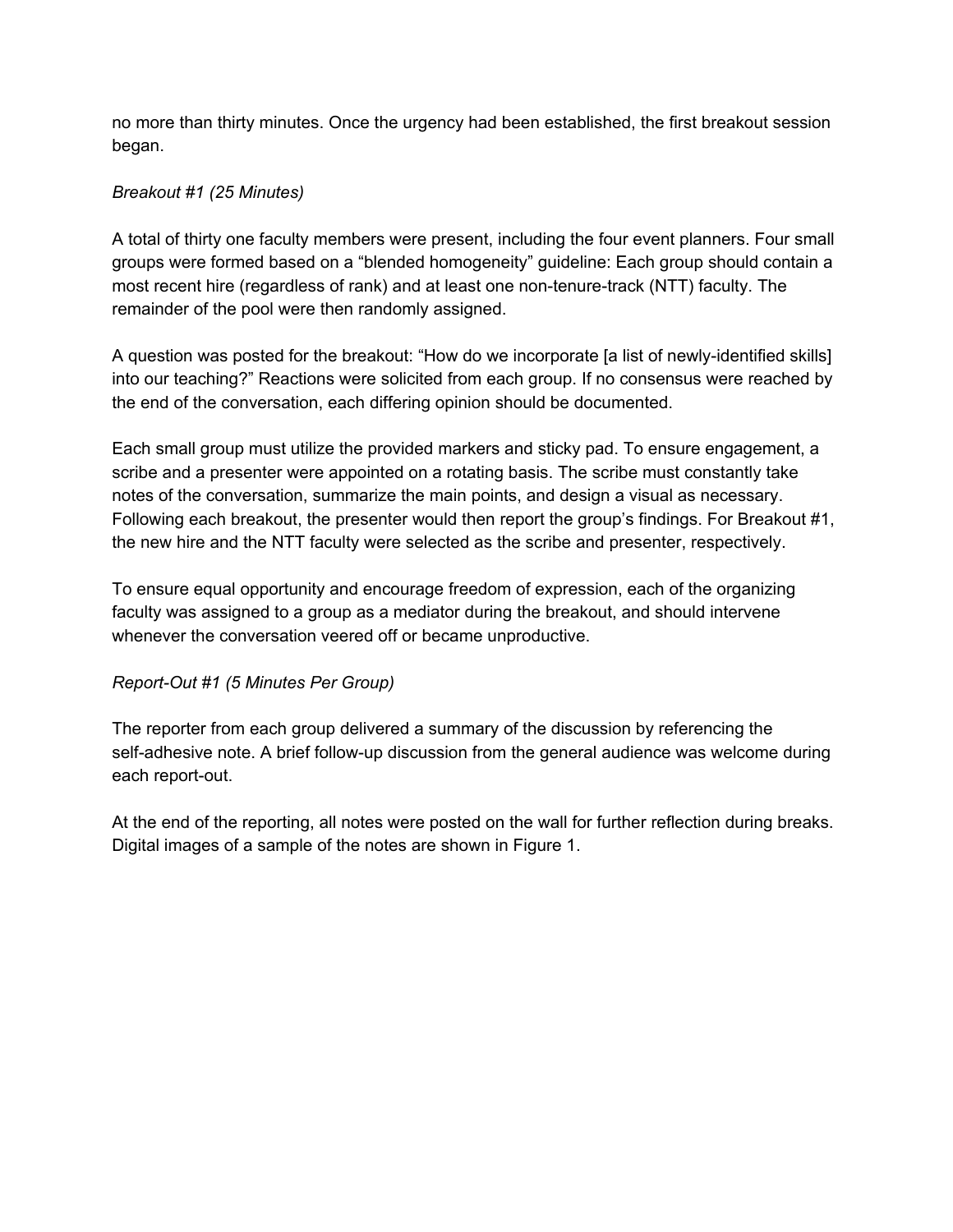

Figure 1. Samples from Report-Out #1.

#### *Part II: Dig Deeper*

To help transition to the ultimate question - and quest - of "how to be a great teacher," another 30-minute informational remark was given by one of the organizing committee members. The topic revolved around the correlation between grade distribution and teaching evaluation results, and it ignited much enthusiasm among the audience.

#### *Breakout #2 (25 Minutes) and Report-Out #2 (5 Minutes Each)*

Similar to the last breakout session, a question was posted to the groups ("What is the meaning of letter grades, and what is your expected/ideal grade distribution, if any?"). A new set of scribe and presenter were assigned.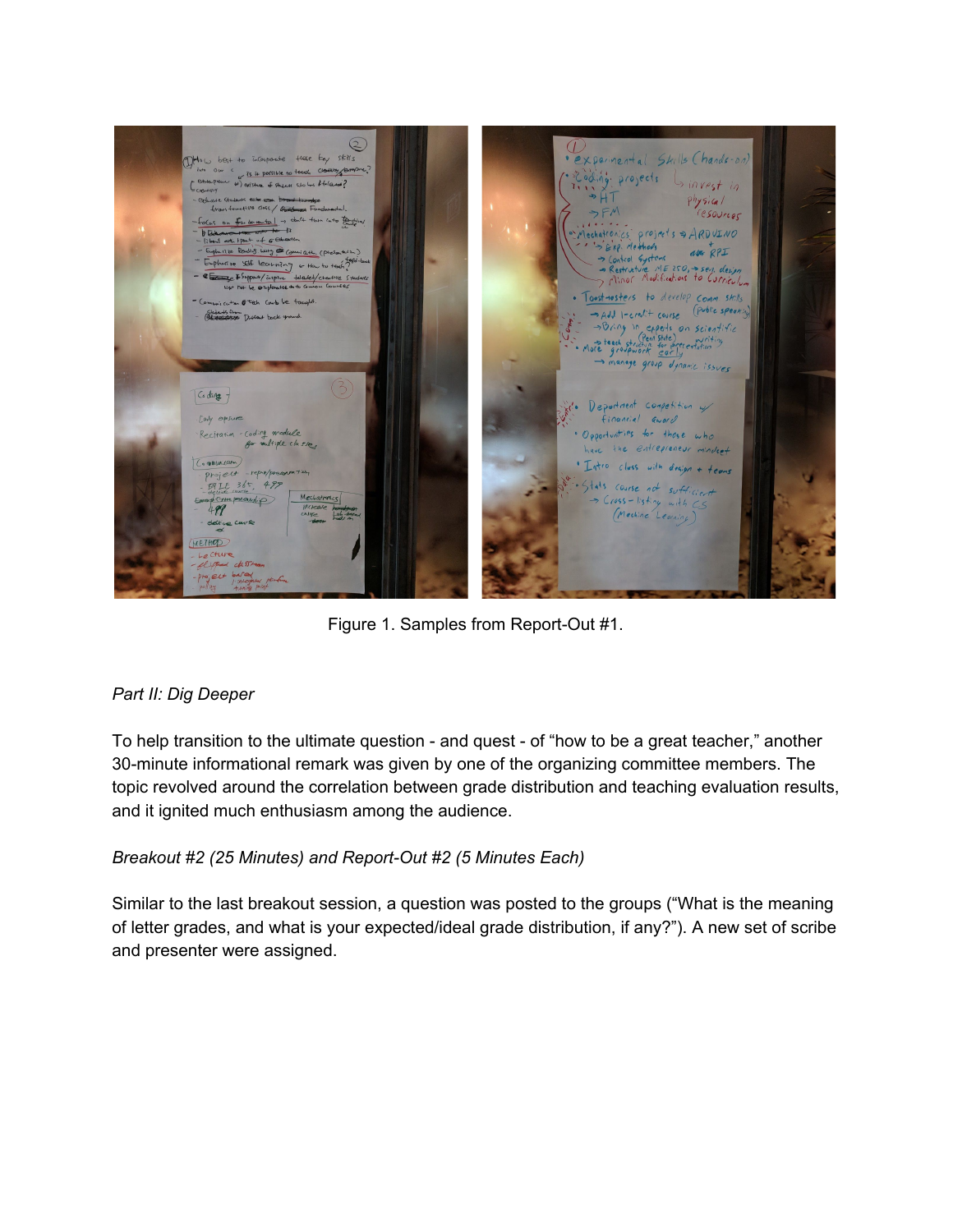

Figure 2. Samples from Report-Out #2.

#### **Observations**

At the end of the fall semester following the retreat, the faculty were surveyed as to their opinions about the retreat and the changes they had made because of material covered during the event. The survey was presented to the faculty nearly a full semester after the retreat so that respondents would consider what they learned and what they chose to use in their own practice, in addition to how they enjoyed the activities. These results are shown immediately below in Figures 3-7.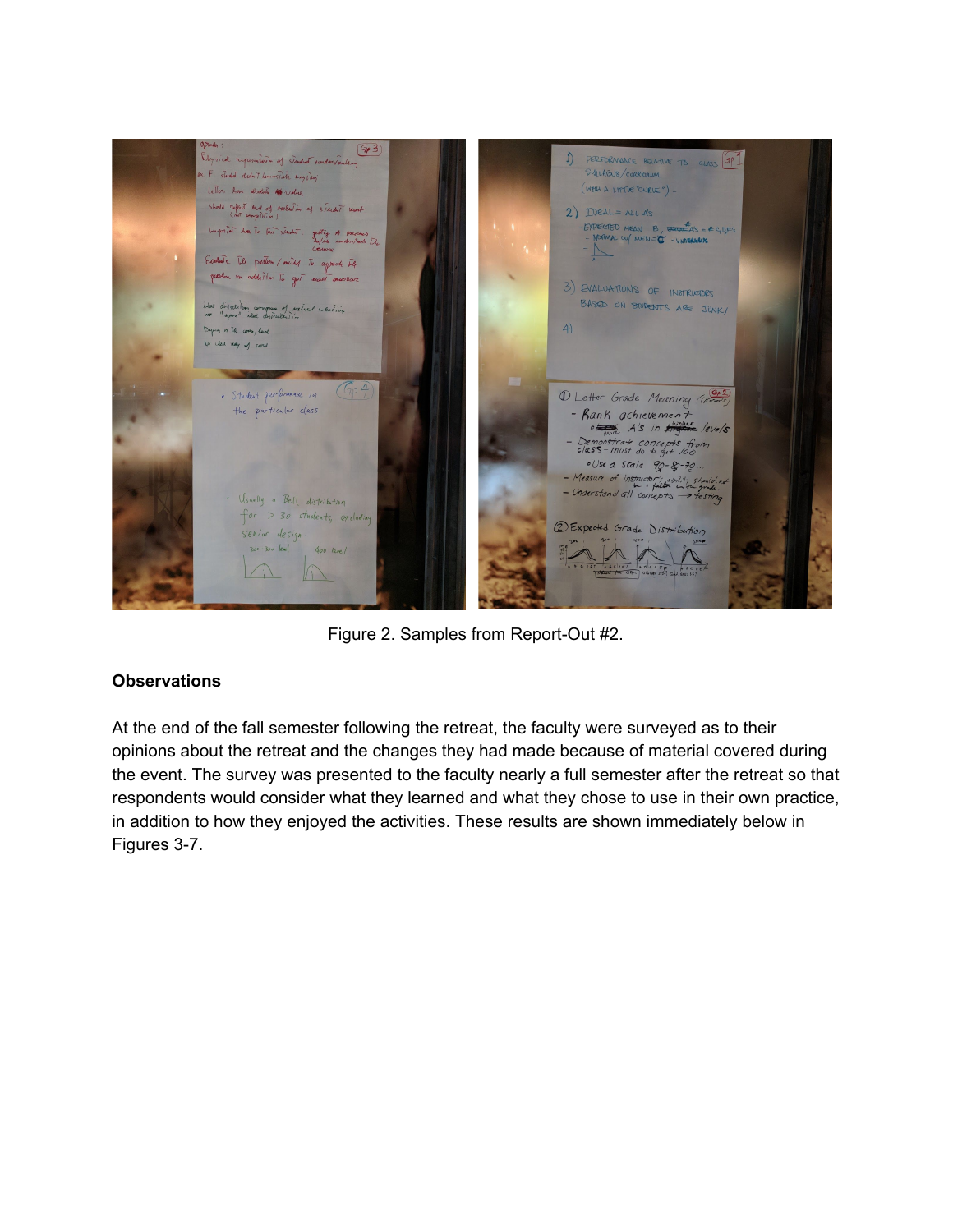

Figure 3. Survey Result #1: I liked the format at this retreat (small-group breakout sessions, active discussions, etc.).



Figure 4. Survey Result #2: I felt that my opinion was heard.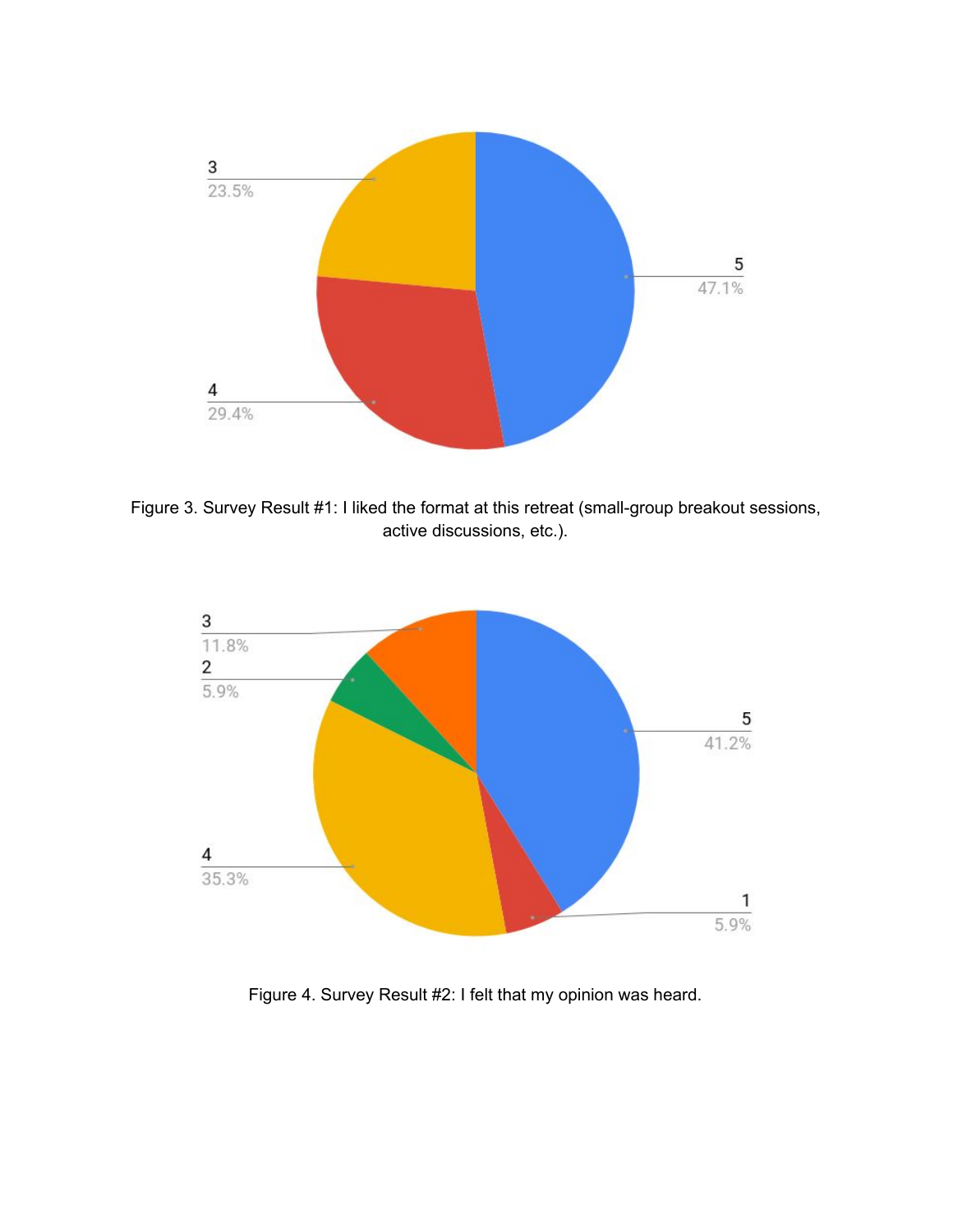

Figure 5. Survey Result #3: I enjoyed the discussion topics (preparing students for future jobs, meaning/expectation of grades, what's teaching excellence).



Figure 6. Survey Result #4: The retreat made me think about my teaching.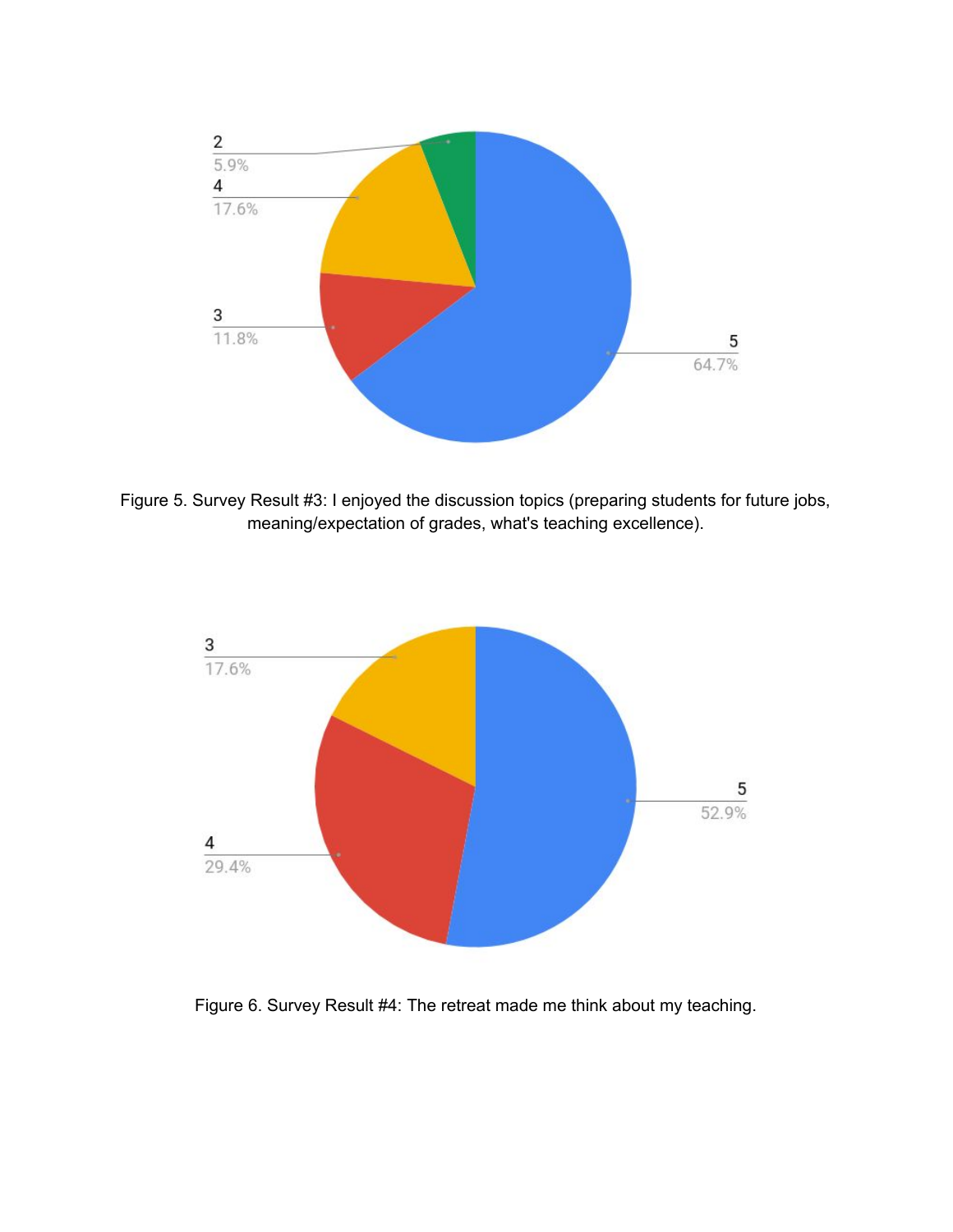

Figure 7. Survey Result #5: Because of the retreat, I either implemented a new teaching strategy/style/tool in Fall 2018, or plan to implement a new teaching strategy/style/tool in a future semester.

The results in Figures 3-6 show that the retreat had a strong and positive impression on the faculty. Anecdotal feedback from the survey also indicate a successful experience. A sample of the comments includes:

- "The topics were great and helpful."
- "I like the open discussions, variety of topics."
- "The organization in breakout groups was very helpful."
- "Friendly atmosphere."

#### **Dissemination & Impact**

The department took steps to increase the impact of the retreat. The entire retreat was video recorded. The topics covered in the retreat were revisited at a faculty meeting in the semester following the retreat, and will be included in future faculty meetings as well.

Even though there was no formal program to disseminate this new approach to the faculty retreat, it nevertheless spread organically throughout the College of Engineering. Conversations among faculty colleagues and a presentation of the structure of the retreat by the department head at the College administrative council sparked considerable interest in other departments. Another engineering department decided to employ this small-group discussion model at their own faculty retreats and meetings. It was particularly gratifying to the organizers